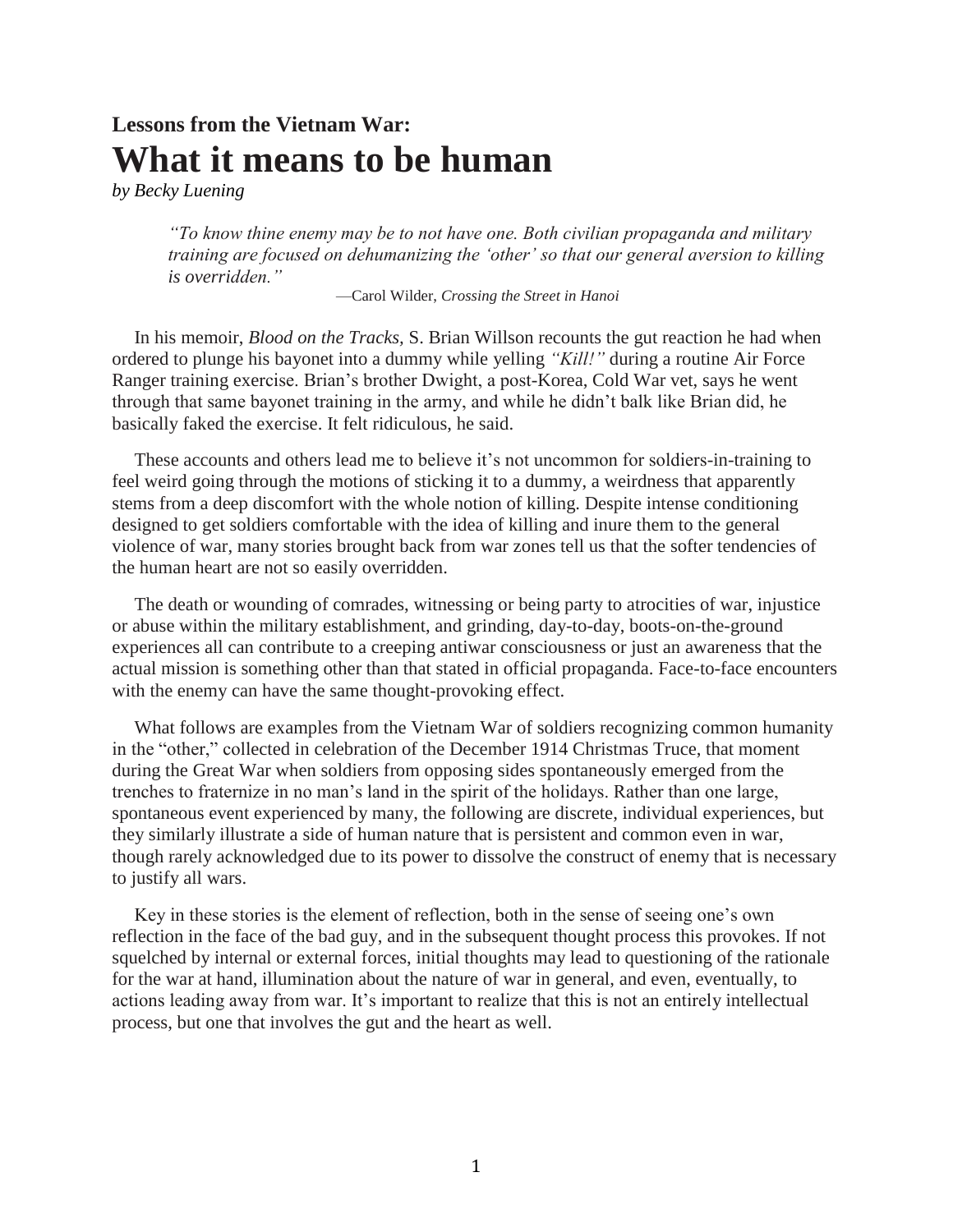## **"What are they so afraid of?"**

The 2014 German documentary, *Lighter Than Orange,* examines the impact of Agent Orange on Vietnamese veterans and their families. Early in the film, a man tells about being shot during the war. He describes his fear, as he lay wounded, of being discovered by the enemy, and his joy upon finally being rescued by a comrade. The emotional content of this man's story prompted American veteran Mike Tork to reflect on his own wartime experience:

"When I arrived in Vietnam in 1967, I had been well indoctrinated. Everyone, from the top down, used derogatory terms that dehumanized the Vietnamese: Gook, Slope, Zipperhead, Charlie, Chuck, Chink, Dink, etc…. At one point, a new Marine told me that Vietnamese mothers didn't love their children the way American mothers did, so it wasn't that big a deal if they lost one. And he believed it! Even though I did believe the Vietnamese were my enemy, something just didn't fit. Something, deep within my mind, kept telling me these people were human beings just like myself, and that very soft, nagging voice got stronger over time.

"One of the things that started my questioning happened while working upriver in the Mekong Delta with the Mobile Riverine Force. At the request of a group of Marines, we were transporting about a dozen Vietnamese prisoners ('VC') down river, and I was struck by two things: How unbelievably young they were (of course, I was only 19 myself!), and how frightened they looked. Very, very frightened. I kept thinking, *What are they afraid of? We're Americans. We aren't going to hurt them. We're the good guys.* I thought about the very real fear I saw in their faces for a long while, and over time I learned that their fear was justified that we were *not* the good guys.

"I never forgot the fear I saw that day, and in fact saw it in the faces of many Vietnamese I encountered while searching sampans and conducting other military operations. Although my realization that something wasn't right was very slow in coming, it did come. What I saw in those faces opened my eyes ever so slightly, but at least it was a beginning."

## **"I wonder if he had a girlfriend?"**

David Cline, in the David Zeiger documentary, *Sir! No Sir!* tells a harrowing story of being wounded (in 1967; for the third time) when his unit is overrun by North Vietnamese regulars. In a hole with his M16 pointed up, he sees the muzzle of an AK47 and pulls his own trigger at the same moment he sees a flash and feels his knee hit, and then blacks out. After the fighting ends, at dawn, he gets to see the guy who shot him:

"He was sitting up against a tree stump and he was dead. He had three bullet holes across his chest and his AK across his lap. And the sergeant said, 'Here's this gook you killed. You did a good job. And I seen this guy, and he was about my age. And I started thinking, you know, *Why is he dead and I'm alive?* It was just a matter of pure luck. And I started thinking, *I wonder if he had a girlfriend? How's his mother going to find out?* and things like that… I don't consider he was the first guy I shot, but it was the first guy I shot where…I looked him in the face afterward. And I felt a certain amount of responsibility to him. To make his death not be in vain meant that I had to try and advocate for the justness he was fighting for,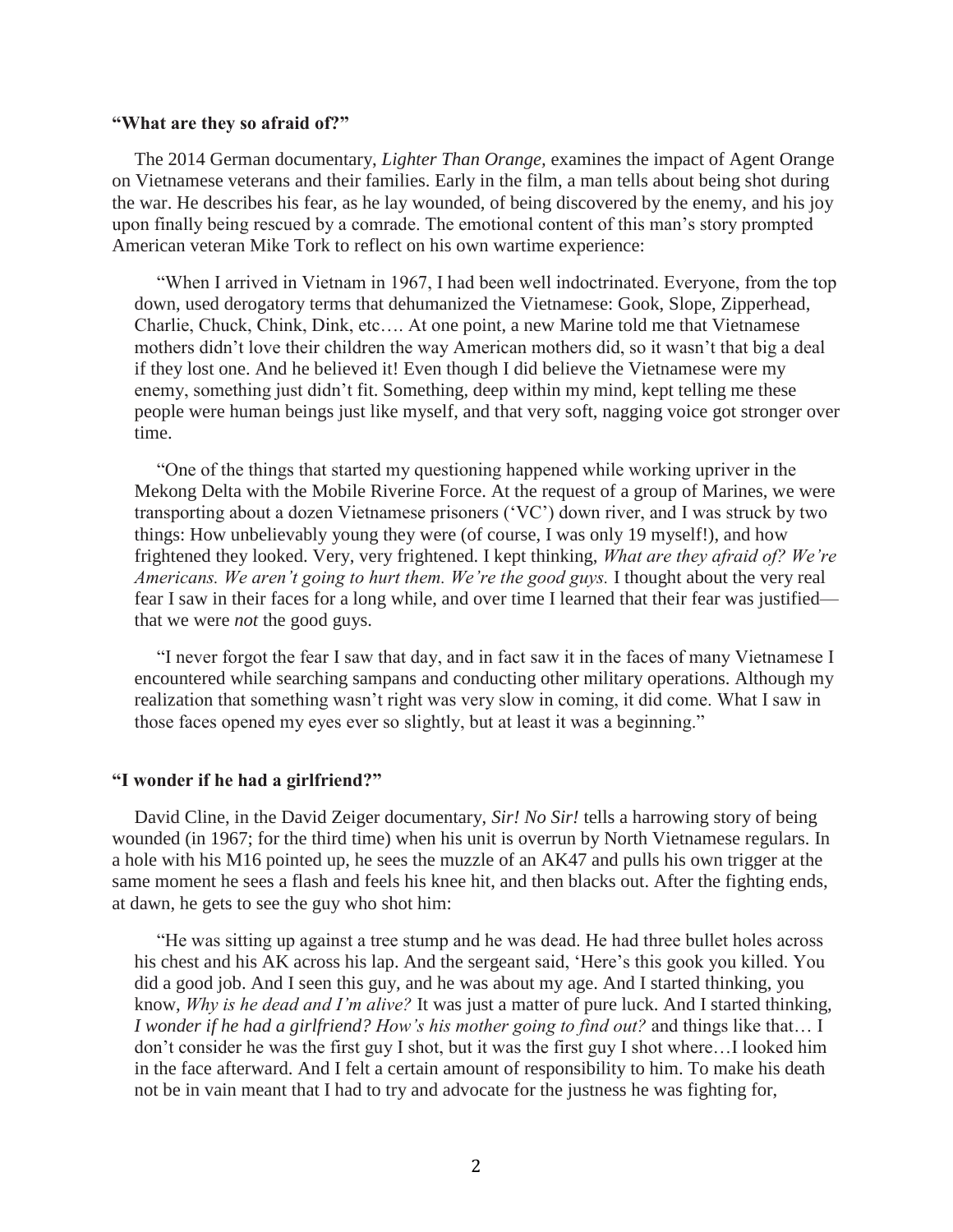because I believe he was fighting for his country."

By this time, Cline had already gained awareness that the war was based on lies, but the way he tells it, it was this incident that cemented his commitment to the GI resistance movement.

Elements of Cline's story are similar to Tork's. He notices how young the guy is that he's killed. Seeing "someone about my age," his next thoughts are about a girlfriend, a mother. *"And I started thinking…"* he says twice, in telling his story for Zeiger's camera.

# **"They're people just like us."**

On my first trip to Vietnam in 2002, I happened to meet American vet Steve Sherlock hanging out at the R&R Bar in Hanoi. He had a nonprofit that arranged donations of medical supplies and equipment to Vietnamese hospitals. Sherlock is a great storyteller, and the story of his progressive transformation from super war supporter (1966) to member of Vietnam Veterans Against the War (1971) is included in Christian Appy's excellent oral history of the war, *Patriots*.

Sherlock's reflection begins while he's still stateside, doing riot control duty in D.C. with the 82nd Airborne after Martin Luther King's assassination. "About three-quarters of my platoon were black or Hispanic and they'd all just come back from Vietnam," he recounts. "It was clear that I was already in the middle of a kind of war. It just didn't feel right…and Vietnam was somehow connected to it."

His state of mind by the time he got to Vietnam in 1968 was one of confused neutrality, and although he didn't fully understand the politics of the war, his gut feeling was that the Vietnamese were "just people." He describes having to collect the bodies killed during firefights (for the sake of the body count); finding one man decapitated and discovering that a woman they'd killed, though probably a local guide for the Viet Cong, was a village schoolteacher. Sherlock's disgust with the killing part of his duty led him one day to admit to his captain, "I'd like it…if they didn't run into us and we didn't have any more fights." Unable to relate anymore to the concept of "evil Communist enemy," he insisted, "They're people just like us." Though seen as traitorous by his commanders, Sherlock was merely expressing his humanity.

# **A Lesson for Us All**

In our society, indoctrination starts early. Toys, games, school curricula, and recruitment materials are just the beginning of an endless stream of media messaging designed to inculcate an unquestioning glorification of war and the "brave troops" who "fight for our freedom." But there are other voices, perhaps very soft, nagging voices at first, inviting us to question these messages and encouraging us to find our own voices—to speak out against the immoral madness of forever war, and to point out the very clear meaning behind all the images and first-person accounts (and there are many) of the horrors of war. It is our right and our duty to share and to celebrate the stories, found in every generation, of soldiers who have discovered their own humanity by recognizing it in others, whether World War I vets who survived to tell of the